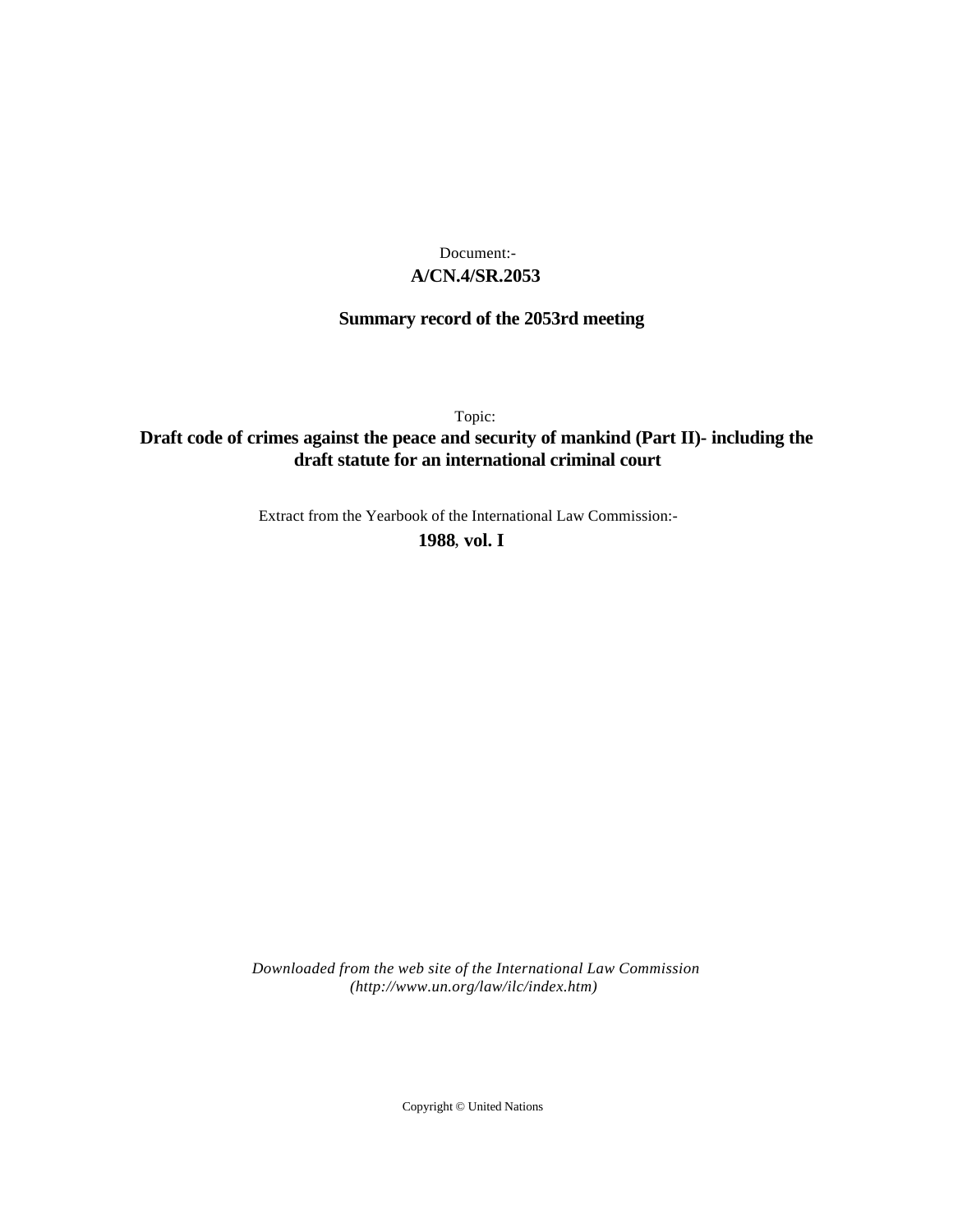of the question, it had been said that the matter required further examination; at least two members had taken the view that it should simply be left to States themselves to decide.

49. In the opinion of Mr. Thiam, if the draft articles did not provide for a procedure for the settlement of disputes, there would be no point in referring to good faith. Some members had expressed the view that the draft should contain provisions on dispute settlement for the purposes not only of article 15 [16], but also of other articles as well. Since the general view was in favour of some provision along the lines of paragraph 5, the matter could perhaps be examined further in the Drafting Committee.

50. He thanked members for their constructive comments and suggestions; they would provide a sound basis for work in the Drafting Committee, to which article 15 [16] could now be referred for further consideration.

51. The CHAIRMAN, noting that the Commission had concluded its consideration of the first two chapters of the Special Rapporteur's fourth report (A/CN.4/412 and Add. 1 and 2), said that, if there were no objections, he would take it that the Commission agreed to refer draft article 15 [16] to the Drafting Committee for consideration in the light of members' comments.

*It was so agreed.\**

*The meeting rose at 11.35 a.m.*

*'* For consideration of draft articles 10 **[15]** [16] and 20 [15] [16] proposed by the Drafting Committee, see 2071st meeting, paras, *betseq.,* and 2073rd meeting, paras. 62 *et seq.,* respectively.

### **2053rd MEETING**

*Tuesday, 31 May 1988, at 10 a.m.*

*Chairman:* Mr. Leonardo DIAZ GONZALEZ

*Present:* Mr. Al-Khasawneh, Mr. Arangio-Ruiz, Mr. Barboza, Mr. Barsegov, Mr. Beesley, Mr. Bennouna, Mr. Calero Rodrigues, Mr. Francis, Mr. Graefrath, Mr. Hayes, Mr. Koroma, Mr. McCaffrey, Mr. Njenga, Mr. Ogiso, Mr. Pawlak, Mr. Razafindralambo, Mr. Reuter, Mr. Roucounas, Mr. Sepulveda Gutierrez, Mr. Shi, Mr. Thiam, Mr. Tomuschat, Mr. Yankov.

## **Draft Code of Crimes against the Peace and Security of Mankind<sup>1</sup> (A/CN.4/404,: A/CN.4/411,' A/CN.4/**

### L.420, sect. **B**, ILC(XL)/Conf.Room Doc.3 and **Corr.l)**

## [Agenda item 5]

SIXTH REPORT OF THE SPECIAL RAPPORTEUR

ARTICLE 11 (Acts constituting crimes against peace)

1. The CHAIRMAN invited the Special Rapporteur to introduce his sixth report on the topic (A/CN.4/411), as well as the revised draft article 11<sup>4</sup> contained therein, which read:

### CHAPTER **11.** ACTS CONSTITUTING CRIMES AGAINST THE PEACE AND SECURITY OF MANKIND

PART I. CRIMES AGAINST PEACE

*Article 11. Acts constituting crimes against peace*

**The following constitute crimes against peace:**

**1. The commission by the authorities of a State of an act of aggression.**

**(a)** *Definition of aggression*

- **(i) Aggression is the use of armed force by a State against the sovereignty, territorial integrity or political independence of another State, or in any other manner inconsistent with the Charter of the United Nations, as set out in this definition;**
- **(ii)** *Explanatory note.* **In this definition, the term "State":**
	- *a.* **is used without prejudice to questions of recognition or to whether a State is a Member of the United Nations;**
	- *b.* **includes the concept of a "group of States", where appropriate.**

**(b)** *Acts constituting aggression*

**Any of the following acts, regardless of a declaration of war, shall qualify as an act of aggression:**

- **(i) the invasion or attack by the armed forces of a State of the territory of another State, or any military occupation, however temporary, resulting from such invasion or attack, or any annexation by the use of force of the territory of another State or part thereof;**
- **(ii) bombardment by the armed forces of a State against the territory of another State or the use of any weapons by a State against the territory of another State;**
- **(iii) the blockade of the ports or** coasts **of** a **State b> the armed forces of another State;**
- **(iv) an attack by the armed forces of a State on the land, sea or air forces or marine and air fleets of another State;**
- **(v) the use of armed forces of one State which are within the territory of another State with the agreement of the receiving State in contravention of the conditions provided for in the agreement or any extension of their presence in such territory beyond the termination of the agreement;**
- **(vi) the action of the authorities of a State in allowing its territory, which it has placed at the disposal of another State, to be used by that other State for perpetrating an act of aggression against a third State;**
- **(vii) the sending by or on behalf of a State of armed bands, groups, irregulars (or mercenaries) which carry out acts of armed force against another State of such gravity as to amount to the acts listed above, or its substantial involvement therein.**

**(c)** *Scope of this definition*

**(i) Nothing in this definition shall be construed as in any way enlarging or diminishing the scope of the Charter, including its provisions concerning** cases **in which the use of force is lawful;**

<sup>1</sup> The draft code adopted by the Commission at its sixth session, in 1954 *(Yearbook . . . 1954,* vol. 11, pp. 151-152, document A/2693, para. 54), is reproduced in *Yearbook . . . 1985,* vol. II (Part Two), p. 8, para. 18.

<sup>:</sup> Reproduced in *Yearbook . . . 1987,* vol. II (Part One).

<sup>5</sup> Reproduced in *Yearbook . . . 1988,* vol. II (Part One).

<sup>4</sup> Revised text of draft article 11 submitted by the Special Rapporteur at the Commission's thirty-eighth session *(Yearbook . . . 1986,* vol. II (Part Two), pp. 42-43, footnote 105).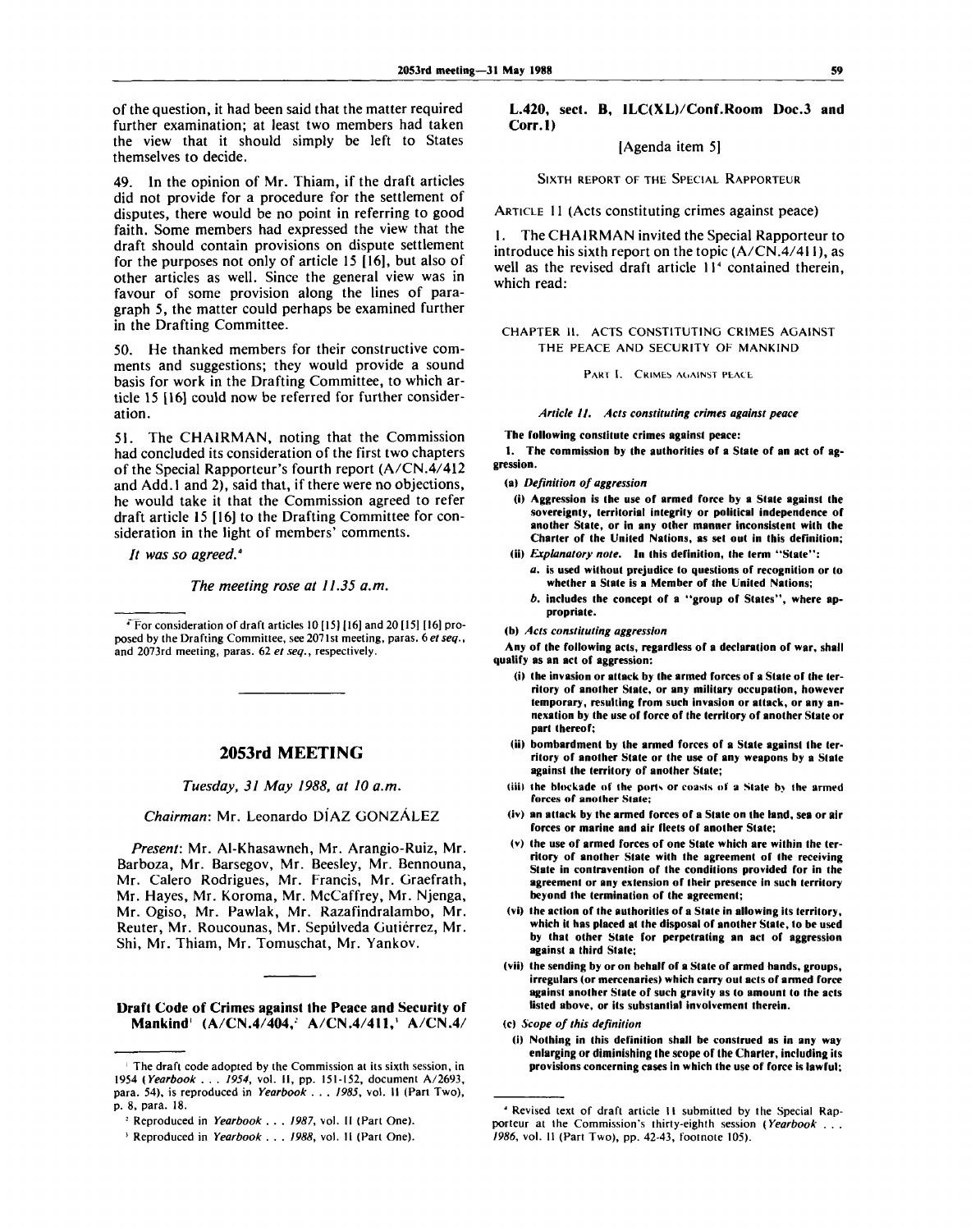**(ii) Nothing in this definition, and in particular subparagraph** *{b),* **could in any way prejudice the right to self-determination, freedom and independence, as derived from the Charter, of peoples forcibly deprived of that right and referred to in Ihe Declaration on Principles of International Law concerning Friendly Relations and Co-operation among States in accordance with the Charter of the United Nations, particularly peoples under colonial and racist regimes or other forms of alien domination; nor the right of these peoples to struggle to that end and to seek and receive support, in accordance with the principles of the Charter and in conformity with the abovementioned Declaration.**

**2. Recourse by the authorities of a State to the threat of aggression against another State.**

#### **3. FIRM AI ILRNAIIVI**

**Interference by the authorities of a State in the internal or external affairs of another State. The term "interference" means any act or any measure, whatever its nature or form, amounting to coercion of a Stale.**

#### **3. SLCONU AI ILKNAIIVL**

Interference by the authorities of a State in the internal or external **affairs of another State:**

- **(i) by fomenting, encouraging or tolerating the fomenting of civil strife or any other form of internal disturbance or unrest in another State;**
- **(ii) by organizing, training, arming, assisting, financing or otherwise encouraging activities against another State, in particular terrorist activities.**
- **(a)** *Definition of terrorist acts*

**The expression "terrorist acts" means criminal acts directed against a State or the population of a State and calculated to create a state of terror in the minds of public figures, a group of persons, or the general public.**

#### **(b)** *Terrorist acts*

- **The following constitute terrorist acts:**
- **i. any act causing death or grievous bodily harm or loss of liberty to a head of State, persons exercising the prerogatives of the head of State, their hereditary or designated successors, the spouses of such persons, or persons charged with public functions or holding public positions when the act is directed against them in their public capacity;**
- **ii. acts calculated to destroy or damage public property or property devoted to a public purpose;**
- **iii. any act likely to imperil human lives through the creation of a public danger, in particular the seizure of aircraft, the taking of hostages and any form of violence directed against persons who enjoy international protection or diplomatic immunity;**
- **iv. the manufacture, obtaining, possession or supplying of arms, ammunition, explosives or harmful substances with a view to the commission of a terrorist act.**

**4. A breach of the obligations of a State under a treaty designed to ensure international peace and security, in particular by means of:**

- **(i) prohibition of armaments, disarmament, or restriction or limitation of armaments;**
- **(ii) restrictions on military training or on strategic structures or any other restrictions of the same character.**

**5. A breach of the obligations of a State under a treaty prohibiting the emplacement or testing of weapons in certain territories or in outer space.**

#### **6. FIRST ALTERNATIVE**

**The forcible establishment or maintenance of colonial domination.**

#### **6. SECOND ALTERNATIVE**

**The subjection of a people to alien subjugation, domination or exploitation.**

**A mercenary is any person who:**

**(a) is specially recruited locally or abroad in order to fight in an armed conflict;**

*(b)* **does, in fact, take a direct part in the hostilities;**

**(c) is motivated to take par! in the hostilities essentially by the desire for private gain and, in fact, is promised, by or on behalf of a party to (he conflict, material compensation substantially in excess of that promised or paid to combatants of similar rank and functions in the armed forces of that party;**

*(d)* **is neither a national of a party to Ihe conflict nor a resident of territory controlled by a parly to the conflict;**

*(e)* **is not a member of the armed forces of a party to Ihe conflict; (/) has nol been sent by a State which is nol a party to Ihe conflict on official duly as a member of its armed forces.**

2. Mr. THIAM (Special Rapporteur) said that his sixth report (A/CN.4/411) consisted of three main parts: part I related to the crimes against peace enumerated in the 1954 draft code; part II proposed new characterizations of acts as crimes against peace; and part III contained the revised text of draft article 11.

3. The report was entirely about one particular category of crimes against the peace and security of mankind, namely crimes against peace, which were acts that threatened international peace and security, either because they constituted a breach of the peace or because they constituted a threat to peace. They differed from crimes against humanity because they affected the sovereignty or territorial integrity of States and accordingly involved State entities. Aggression was a typical example. Crimes against humanity threatened human entities—peoples, populations or ethnic groups—on the grounds of race, religion, political opinion, and so on. Genocide was the best illustration of that kind of crime. The Commission had already discussed that distinction at length at its thirty-seventh session, in 1985, when it had considered his third report on the topic.

4. Referring to part 1 of the sixth report, it would be noted that nine crimes against peace were enumerated in the 1954 draft code, and the question now before the Commission was the possible revision of that list.

5. The first difficulty concerned the crime of aggression and preparation of aggression. The concept of preparation, which had been taken from the Charter of the Nürnberg International Military Tribunal<sup>6</sup> and from the Charter of the International Military Tribunal for the Far East (Tokyo Tribunal),<sup>7</sup> had also been used by the Commission in the Nürnberg Principles,<sup>\*</sup> but the Commission had not given a sufficiently precise indication of the content of that concept. For example, when did preparation of aggression commence? What distingushed it from preparation for defence? When aggression did take place, should the perpetrator be prosecuted both for the crime of preparation and for the

**<sup>7.</sup> The recruitment, organization, equipment and training of mercenaries or the provision of facilities to them in order to threaten the independence or security of States or to impede national liberation struggles.**

**<sup>5</sup>**  *Yearbook . .* **.** *1985,* **vol. II (Part One), p. 63, document A/CN.4/387.**

**<sup>6</sup> Charter annexed to the London Agreement of 8 August 1945 for the prosecution and punishment of the major war criminals of the European Axis (United Nations,** *Treaty Series,* **vol. 82, p. 279).**

**<sup>&#</sup>x27;** *Documents on American Foreign Relations* **(Princeton University Press), vol. VIII (July 1945-December 1946) (1948), pp. 354** *et seq.*

*<sup>\*</sup>* **Principles of International Law recognized in the Charter of the Nurnberg Tribunal and in the Judgment of the Tribunal. Text reproduced in** *Yearbook . . . 1985,* **vol. II (Part Two), p. 12, para. 45.**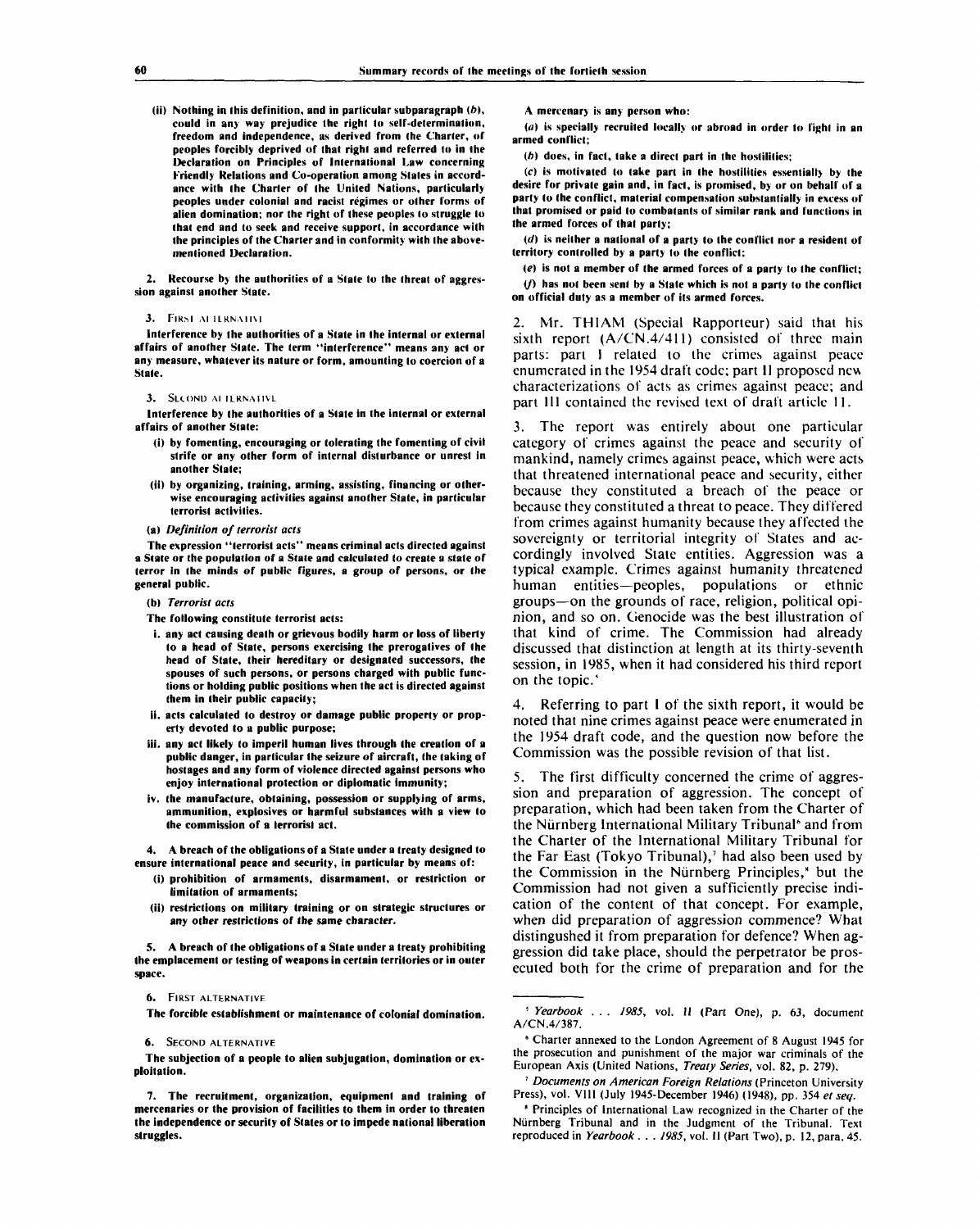crime of aggression? Lastly, if aggression did not take place, how could criminal intent be established? He did not have answers to all those questions and was relying on the Commission to enlighten him. If the Commission wished to retain preparation of aggression among the crimes against peace, which seemed somewhat unlikely, it would always be possible to make it the subject of an express provision.

6. Two other crimes listed in the 1954 draft code could be removed from the list, since they were specified in the 1974 Definition of Aggression.' They were annexation, and the crime of sending armed bands into the territory of another State. The Commission would therefore have to decide whether it wished to treat those acts as separate crimes.

7. The greatest difficulties, however, were posed by the crime of intervention in a State's internal or external affairs. The concept itself was not in dispute; it was the content that called for further reflection. As he argued in his report *(ibid.,* paras. 12-14), wrongfulness depended on the form and extent of the intervention. If intervention was military in character, it became aggression. It was difficult, however, to exclude from international relations the influence which certain States exerted on other States and which was sometimes mutual. Hence coercion was the factor which made it possible to draw a distinction between lawful intervention and wrongful intervention.

8. The legal basis of the principle of non-intervention raised fewer doubts because it was very firmly established, first of all in treaty law, such as the Charter of the United Nations, the Declaration on the Inadmissibility of Intervention in the Domestic Affairs of States and the Protection of their Independence and Sovereignty<sup>10</sup> and the Declaration on Principles of International Law concerning Friendly Relations and Cooperation among States in accordance with the Charter of the United Nations," and also in judicial precedents. Thus, in its Judgment of 27 June 1986 in the *Nicaragua* case, the ICJ had ruled that the principle of nonintervention was "part and parcel of customary internamervention was spare and parcer of castomary interna-<br>tional law".<sup>12</sup> The Commission itself had gone still further by stating, in the commentary to article 50 of the final draft articles on the law of treaties, adopted in 1966, that the prohibition of the use of force constituted a conspicuous example of a rule in international law *n* having the character of *jus cogens.*

9. The most interesting problem raised by the concept of intervention, however, was its legal content. Generally speaking, the tendency was to make it very broad in scope, as could be seen from the Declaration on Principles of International Law concerning Friendly Relations and Co-operation among States, the Charter of

OAS (Bogota Charter) *(ibid.,* para. 24), resolution 78 of 21 April 1972 of the General Assembly of OAS *(ibid.,* para. 25) and the ICJ's judgment in the *Nicaragua* case. Those texts confirmed that it was the element of coercion that marked the dividing line between lawful intervention and wrongful intervention.

10. In view of that broad legal content, there had to be room for exceptions, such as the "colonialism exception", which would justify intervention designed to assist colonial peoples struggling for independence. There was also the case of intervention on the basis of the attributes of the United Nations, and that of intervention at the request of the Government in whose territory the intervention occurred.

11. In the 1954 draft code, however, the concept of intervention was very restricted, since it was limited to "coercive measures of an economic or political character" (art. 2, para. (9)). It was for that reason that the 1954 draft code treated as separate offences certain acts—such as the encouragement of civil strife in another State—that it would be difficult nowadays to distinguish from intervention. Furthermore, the 1954 code did not cover certain acts which had become commonplace today: training camps for rebels against the Government of another State, financing terrorism, and so on. Accordingly, he would be inclined to favour broadening the definition of intervention adopted in 1954. Of course, the Commission would still have to decide what was to be done with regard to fomenting civil strife and to terrorism in all its forms: would they or would they not be included in the general definition of intervention in a State's internal or external affairs?

12. Another consideration was that intervention could not be confined to measures of coercion *in* another State, for it would seem to encompass certain activities which, although occurring *outside* the territory of a State, were aimed at intervention in its internal affairs. That was true of military training of armed nationals, of supplying arms and equipment, of financing subversive movements, etc.

13. In part II of his sixth report he had added two new situations that could constitute crimes against peace: colonial domination, a problem on which the Commission had engaged in very lively debate at its thirtyseventh session, in 1985, and mercenarism, which it had also discussed at length. A new provision concerning mercenarism was proposed in paragraph 7 of draft article 11, in the realization that an *Ad Hoc* Committee of the United Nations was working on the matter. The Committee's conclusions were not binding on the Commission, but the Committee's work was not yet completed and the definition of mercenarism he had proposed could only be provisional.

14. Part III of the report contained the revised draft article 11. Most of its provisions were followed by brief comments summarizing the discussions already held thereon and citing the various international instruments on which the provisions were based.

15. Mr. BENNOUNA said that the Special Rapporteur had displayed an interesting approach to the presentation of the problem of intervention, a very complex problem to which the Commission would un-

<sup>&</sup>quot; General Assembly resolution 3314 (XXIX) of 14 December 1974, annex.

<sup>&</sup>lt;sup>10</sup> General Assembly resolution 2131 (XX) of 21 December 1965.

<sup>&</sup>lt;sup>11</sup> General Assembly resolution 2625 (XXV) of 24 October 1970, annex.

<sup>&#</sup>x27; : Military and Paramilitary Activities in and against Nicaragua (Nicaragua v. United States of America), Merits, I.C.J. Reports 1986, p. 106, para. 202.

<sup>&</sup>lt;sup>11</sup> Yearbook . . . 1966, vol. 11, p. 247, document A/6309/Rev.1, part II, para. (1) of the commentary.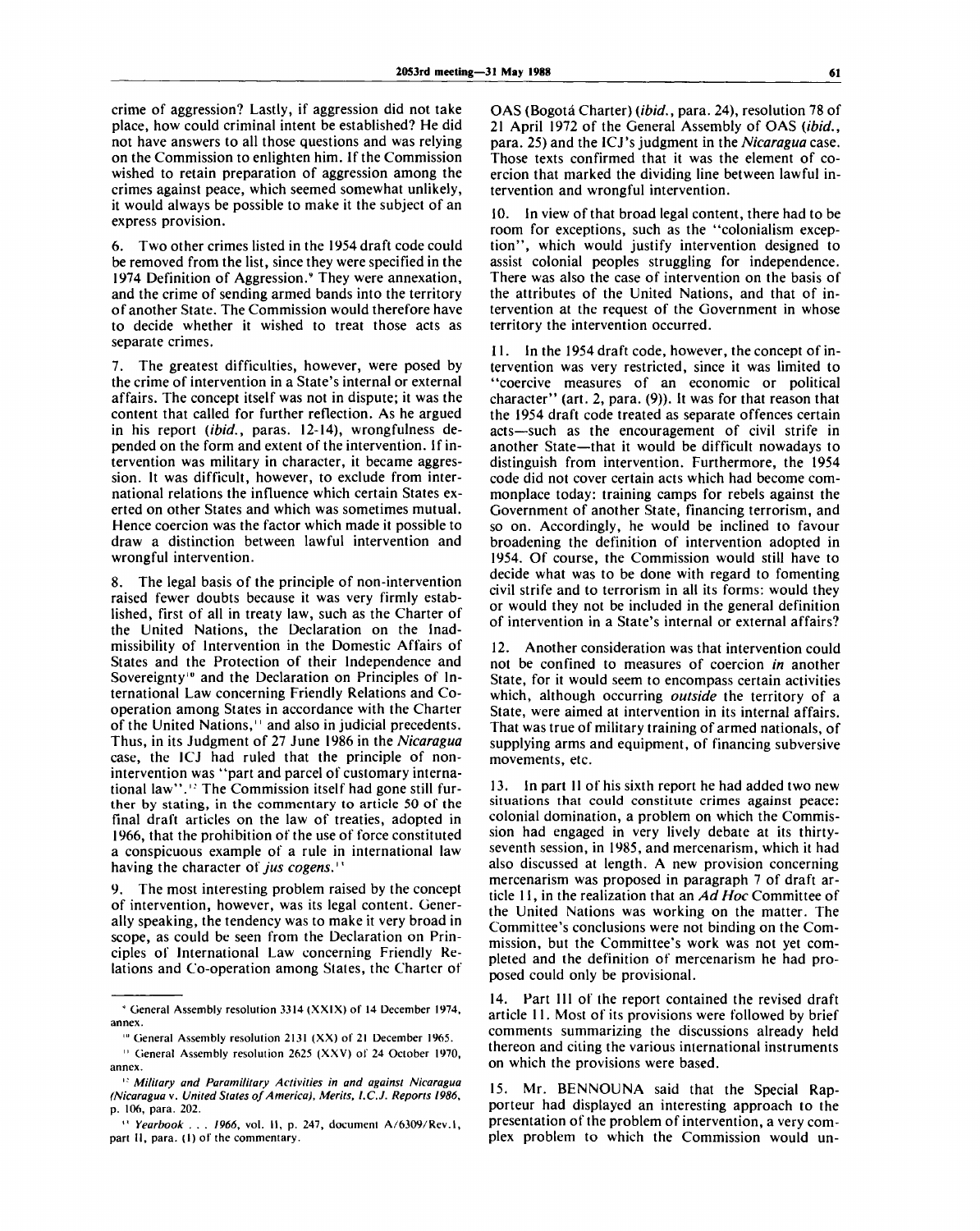doubtedly have to revert. For the time being, he would confine his statement to a few preliminary remarks.

16. Several principles of international law had a bearing on the question of intervention. The first was the rule on the non-use of force. While cases of military intervention such as armed attack, the sale of arms, the training of armed groups, etc. were fairly well known, international law was much less clear with regard to economic or political intervention. For example, economic coercion was left more or less aside even in the 1969 Vienna Convention on the Law of Treaties, because the practice of States was too fluid to establish a general rule.

17. The concept of intervention was also tied in with the right of peoples to self-determination, but that right also had internal aspects. It implied that a people was entitled to adopt the government of its choice; if it was prevented from doing so from outside, the case was one of intervention. Moreover, the right to selfdetermination was not confined to liberation from the colonial yoke: it also meant that political debate within the State was to be free of any outside coercion. Besides, international law did not impose in that connection any principle of legitimacy and did not pass judgment on the régimes—whether democratic or authoritarian—chosen by peoples. It was sufficient for a régime to emanate from the State itself.

18. The Special Rapporteur had analysed very clearly the problem of the legal content of the concept of intervention. Was intervention neutral, and did it become wrongful when it took certain forms, or was it wrongful in itself? It should be noted, in passing, that the term "intervention" was no longer neutral, in view of its pejorative connotations in legal opinion and in General Assembly resolutions: perhaps it would be better to use the word "interference", which did not have such ominous implications. The Special Rapporteur seemed to favour the solution of laying down a general principle of non-intervention, followed by an enumeration of exceptions to that principle. The Commission would have to clarify its position on that particular point, for intervention had become the commonest form of coercion and the commonest manifestation of power relations in the world; it could take very subtle forms to avoid the sanctions on aggression, yet it sometimes led to the same results.

19. That was true, for example, of so-called "intervention by consent" or "requested intervention", in other words intervention by one State in the territory of another with the latter's consent. Over the past 30 years, that exception had been frequently invoked in order to justify certain events. On the grounds that the Government concerned had given its consent—whether beforehand or afterwards was another question—the interventions in question had been claimed to be lawful. He did not share that view. In the first place, the right of every people to adopt the regime of its choice was a general and absolute right; any act committed in breach of it had to be declared wrongful, and it was not possible to invoke any other circumstance as an exception. Moreover, the legitimacy of a political régime was often a very uncertain question, for example in the case of civil war.

20. Lastly, the Special Rapporteur could have carried further his analysis of intervention, which was a very common method of practising compulsion and coercion in the world of today. If the Commission failed to pinpoint intervention in legal terms, it would run the risk of bypassing a major aspect of modern international practice.

21. Mr. ARANGIO-RUIZ said that, if he had understood him correctly, he could not agree with Mr. Bennouna's conception of the right of peoples to selfdetermination. He was referring, in particular, to Mr. Bennouna's remark that international law did not pass judgment on the régimes—whether democratic or authoritarian—chosen by peoples and that it was sufficient for a regime to emanate from the State itself. In his own view, that was not exactly the attitude of modern international law with regard to the political régimes of States. In accordance with the international instruments which governed the right of peoples to self-determination—whether originating in the United Nations or in other bodies—and in accordance with the Declaration on Principles of International Law concerning Friendly en *i* include of international Equilibrium contributions and Co-operation among States,<sup>14</sup> all peoples, including metropolitan peoples, possessed the right to self-determination, and not only colonial peoples. That interpretation was confirmed by the instruments adopted by the United Nations after 1970 and by the Helsinki Final Act adopted on 1 August 1975."

22. The chapter of the Helsinki Final Act on "Questions relating to security in Europe" included in particular a "decalogue", i.e. 10 principles of conduct which the States participating in the Conference had declared to be in conformity with the Charter of the United Nations and had undertaken to respect in their mutual relations and in their relations with third States.<sup>16</sup> Principle VI concerned non-intervention in internal affairs, which was defined in accordance with the relevant United Nations instruments and framed with even greater precision. Principle VIII concerned the equal rights and self-determination of peoples. Its second paragraph stated that *"all\** peoples *always\** have the right, in full freedom, to determine, *when and as they wish\*,* their . . . political status"; and its third paragraph stated that "the participating States reaffirm the *universal significance\** of respect for and effective exercise of equal rights and self-determination" and "also recall the importance of the elimination of any form of violation of this principle".

23. Hence there was unquestionably an internal aspect as well as an external aspect of the right to selfdetermination. Under the external aspect, States were called upon to respect the right to self-determination of other peoples and States. Under the internal aspect, every State—and thus every Government—was called upon to respect the right of its own people freely to choose its political régime and freely to change it whenever it saw fit. That inevitably implied condem-

<sup>&</sup>lt;sup>14</sup> See footnote 11 above.

<sup>15</sup>  *Final Act of the Conference on Security and Co-operation in Europe* (Lausanne, Imprimeries Reunies, [n.d.]).

<sup>&</sup>quot; *Ibid.,* pp. 77 *et seq.,* sect. 1 (a), "Declaration on Principles Guiding Relations between Participating States".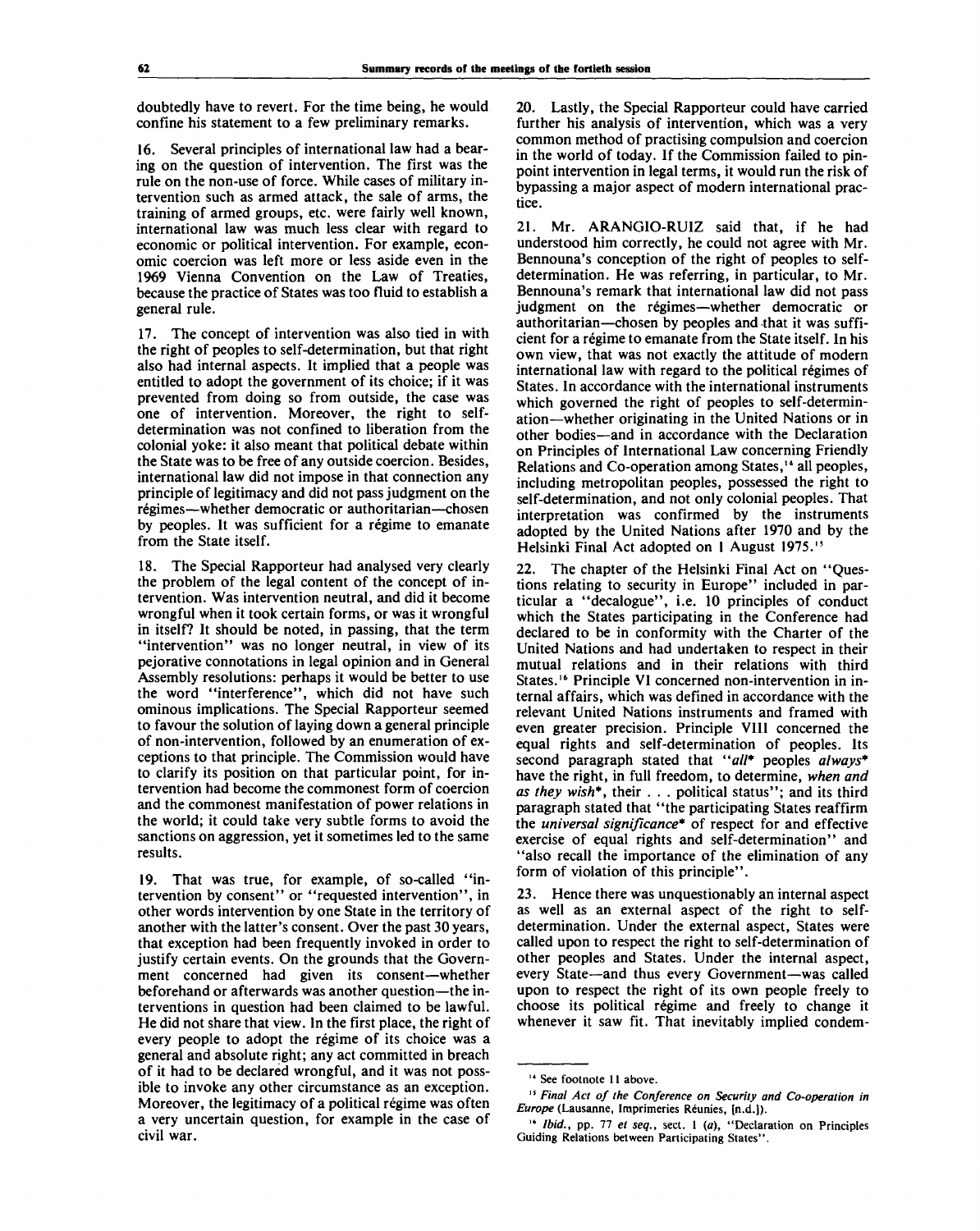nation of any régime which, being undemocratic, was constitutionally or by definition unable to guarantee the exercise of the freedoms without which no popular selfdetermination was conceivable. In other words, every Government had to ensure its own people's right to adopt a free régime and to change its Government at any time, that was to say the right to internal selfdetermination. The advent of dictatorships in Europe in the 1930s could be explained by the fact that some countries had tolerated that new state of affairs, and they had suffered the consequences later.

24. He would point out that, in emphasizing the internal aspect alongside the external aspect of the right of peoples to self-determination, the Helsinki Final Act in which 35 States, including four permanent members of the Security Council, had participated—had stated no new rules compared with the Charter. With regard particularly to freedom of decision, it only made more explicit the universal character of self-determination which was already set out in the Charter and which rightly entailed an internal dimension alongside the external dimension to that right.

25. Mr. CALERO RODR1GUES said that he would caution the Commission against deviating from its task, which was in fact more restricted and more specific. He even wondered whether each crime should not be discussed in turn. As the Special Rapporteur had pointed out, the Commission had devoted no less than 11 meetings at its thirty-seventh session, in 1985, to various aspects and consequences of the crimes against peace covered by draft article 11. Hence there seemed to be no point in reopening that discussion and it would be better to concentrate on the proposed new version of the article.

26. Commenting generally on the draft code, he said that the Commission was required to decide not on the lawfulness of certain acts, but rather on the responsibility of the individual who had committed a particular act. For example, while there was no doubt that intervention in the affairs of a State was forbidden, that did not necessarily mean it fell within the ambit of the draft code. Furthermore, the fact that a particular act was excluded from the code certainly did not mean that the act was lawful.

27. The Special Rapporteur's sixth report (A/CN.4/ 411), although understandably less comprehensive and detailed than his previous ones, met the needs of the present session. The proposed draft article 11 none the less called for one comment on methodology: in principle, it would be preferable to have as many articles as crimes, rather than deal with all crimes against peace in one single article. But that question could be settled later by the Commission, or by the Drafting Committee.

28. The first of the seven crimes against peace covered by article 11 was, of course, aggression, and it was established at the outset that those guilty of such a crime must be the authorities of a State. Neither a private individual nor even a group of individuals could commit an act of aggression. The same problem would be encountered in the case of all crimes against peace, hence the need to link the responsibility of the individual to the act of a State, whether or not that act was a crime within the meaning of article 19 of part 1 of the draft ar-

ticles on State responsibility.<sup>17</sup> Was it enough to refer, as did paragraph 1 of article 11, to the "commission by the authorities of a State of an act of aggression"? Possibly a more direct reference could be made, to make it clear that the individual, as an authority of the State, was held accountable in his individual capacity for his participation in an act committed by the State.

29. The Special Rapporteur gave a definition of aggression which was accompanied by an explanatory note and a list of acts constituting aggression. The text was based on the 1974 Definition of Aggression,<sup>18</sup> with some changes to take account of the political elements, for the Commission was concerned only with the legal aspect of the matter. He was not certain, however, that that presentation was satisfactory, and regretted in particular that the definition and the explanatory note, apparently proposed for inclusion in the draft article itself, preceded the list of acts constituting aggression. In his view, the definition of aggression was not essential for the article. As with criminal law in general, the Commission should be concerned with specific acts to which a sanction attached. In his view, the article should be limited to the introductory statement in paragraph 1 and the list of acts constituting aggression. The clarifications given elsewhere were perhaps useful, but they were not indispensable. Also, the more the Commission tried to clarify points, the more it would run into difficulties. A feature of criminal law was its conciseness: it set forth the facts and established the consequences of those facts.

30. Nor was he convinced that the threat of aggression had a place in the draft article. The Special Rapporteur had been wise not to include preparation of aggression and should do likewise in the case of the threat of aggression, which did not of course mean that it would thereby be legalized. How could individuals be punished for the threat of aggression? And what would happen if the threat was not carried out? To cover the threat of aggression would be to extend the scope of the draft code unduly and thus make its acceptance even more difficult.

31. The second crime was "intervention", which, in English, was preferable to the term "interference". It was not necessary, however, to retain intervention as such in the draft code. In 1985, he had recommended that the concept of intervention be broken down and that the acts of intervention to be covered by the code be specified, without dwelling on the actual concept of intervention,'" which was extremely complex and would give rise to much difficulty. Some of the elements constituting intervention in fact appeared in the second alternative of paragraph 3, which included a reference to terrorist activities. In that connection, there was no reason why the subject of paragraph 7, the activities of mercenaries, should not be added to terrorist activities. Mercenarism was admittedly a problem, particularly so in some parts of the world, but it lacked the specificity necessary for inclusion in the code. The concern of many States on that score was certainly understandable, but the Commission would achieve the same result by

<sup>&</sup>quot; *Yearbook . . . 1980,* vol. II (Part Two), pp. 30 *el seq.*

<sup>&#</sup>x27;\* See footnote 9 above.

<sup>&</sup>quot; See *Yearbook . . . 1985,* vol. I, p. 17, 1880th meeting, para. 38.